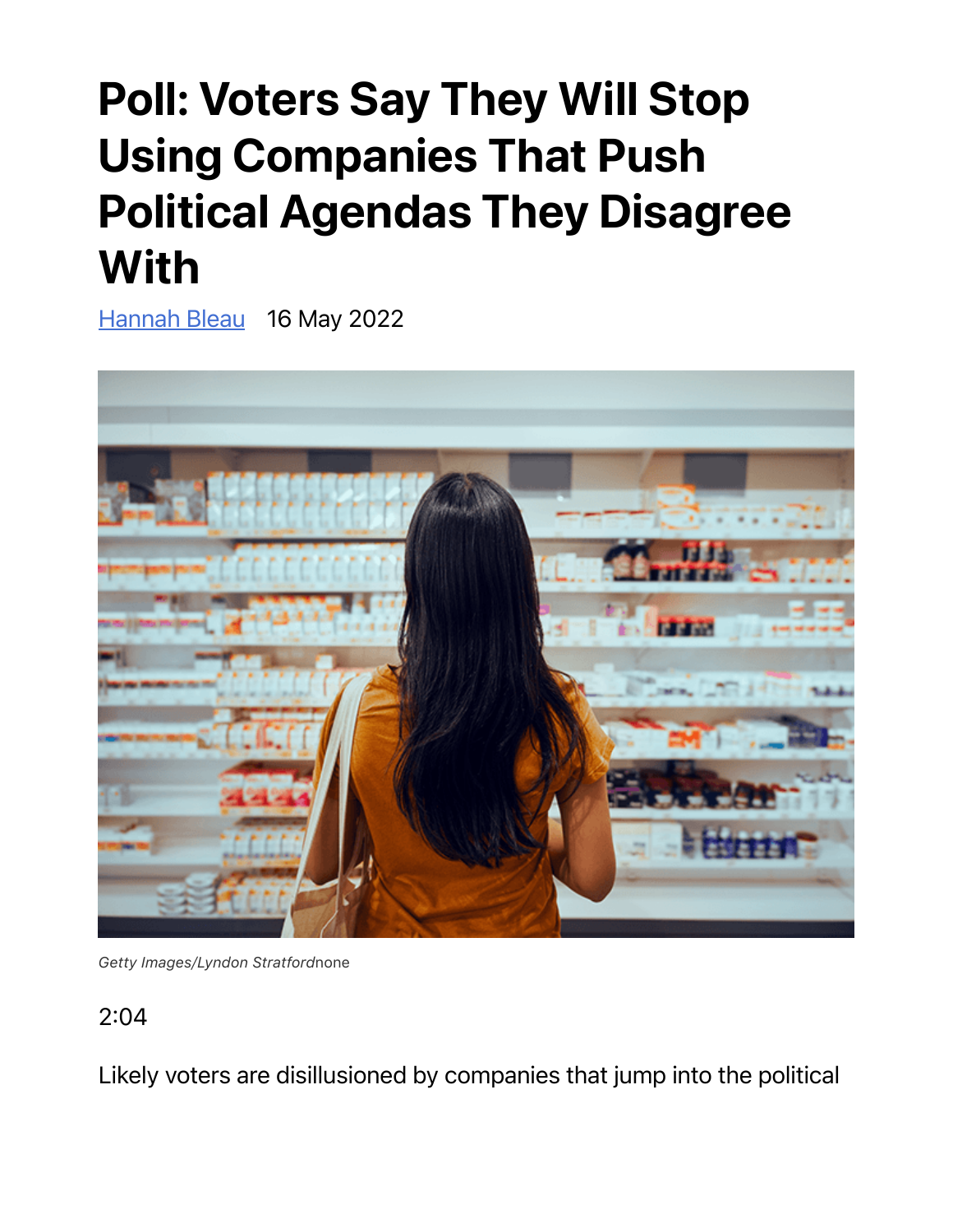fray and openly advocate for political agendas that they personally disagree with, a Convention of States Action/Trafalgar Group survey released Monday found.

They survey asked respondents, "How likely are you to stop using a product or service of a company that openly advocates for a political agenda you disagree with?"

Most, 87.1 percent, said it is at least somewhat likely they would stop using the product or service of the company in question, and of those, 51.8 percent said it is "very" likely.



*Convention of States Action/Trafalgar Group*

Republicans and Democrats are in agreement in that both say it is at least somewhat likely they would stop using a product or service of a company that advocated for a political agenda they personally disagreed with — 84.5 percent for Democrats and 93.4 percent for Republicans. Independents tend to feel the same way, with 82.6 percent expressing the same sentiments.